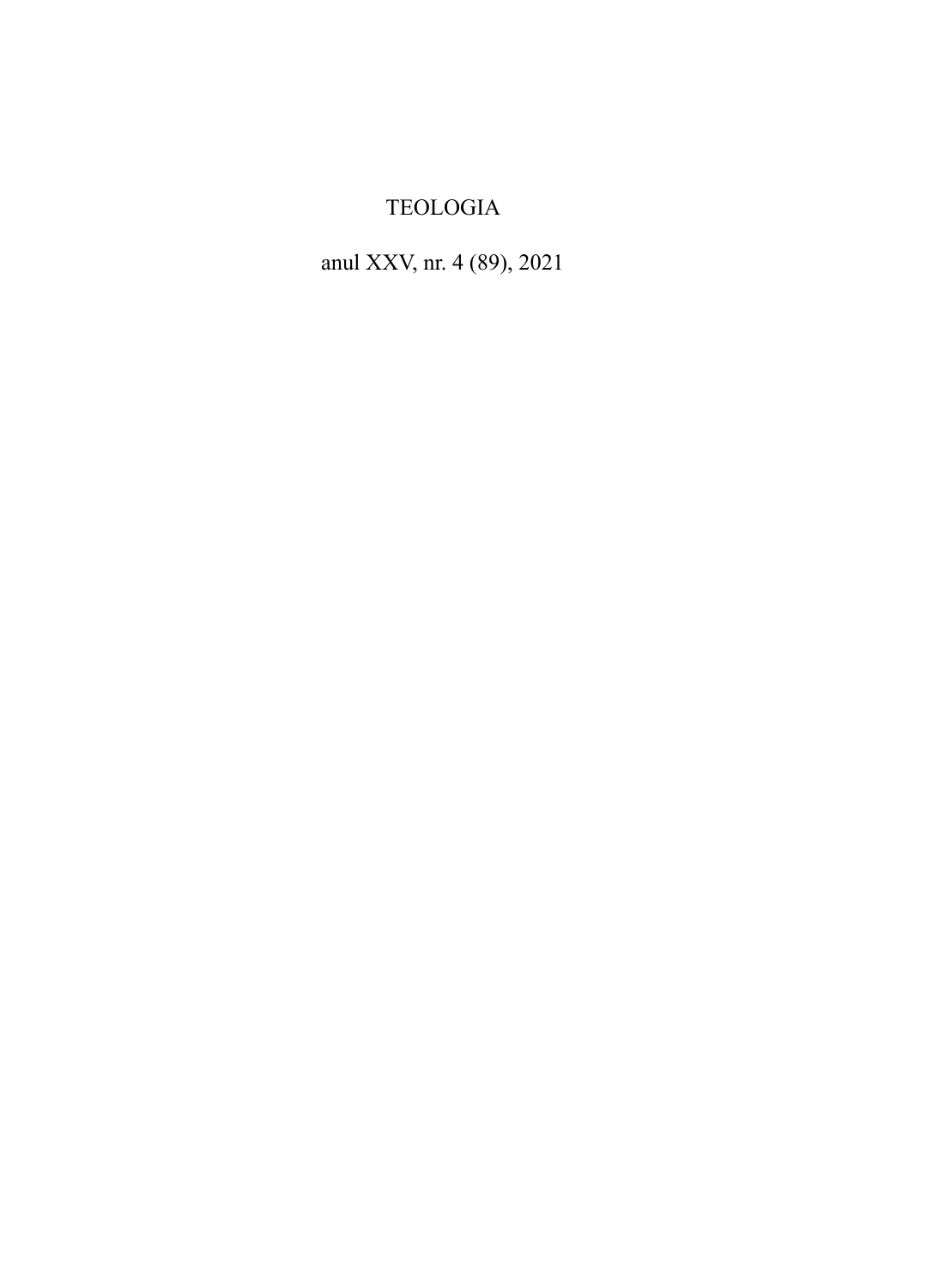The review publishes studies, translations from the Holy Fathers, notes, comments and book reviews.

## REQUIREMENTS

The authors assume responsability for the contents of the articles. The unpublished studies are not returned.

## TEOLOGIA

Orice corespondenţă se va adresa:

FACULTATEA DE TEOLOGIE 310096 ARAD Strada Academiei Teologice Nr. 9 Tel/Fax: 0040-257-285855

## TEOLOGIA

Any correspondence will be sent to the following address: FACULTATEA DE TEOLOGIE 310096 ARAD Strada Academiei Teologice Nr. 9 Tel/Fax: 0040-257-285855

Preturi/ Prices:

Uniunea Europeană (UE): 1 abonament (4 exemplare/ copies = 24 €; 1 exemplar/ copy = 6 €) Alte țări/ Other countries: 1 abonament (4 exemplare/ copies = 40 €; 1 exemplar/ copy = 10 €)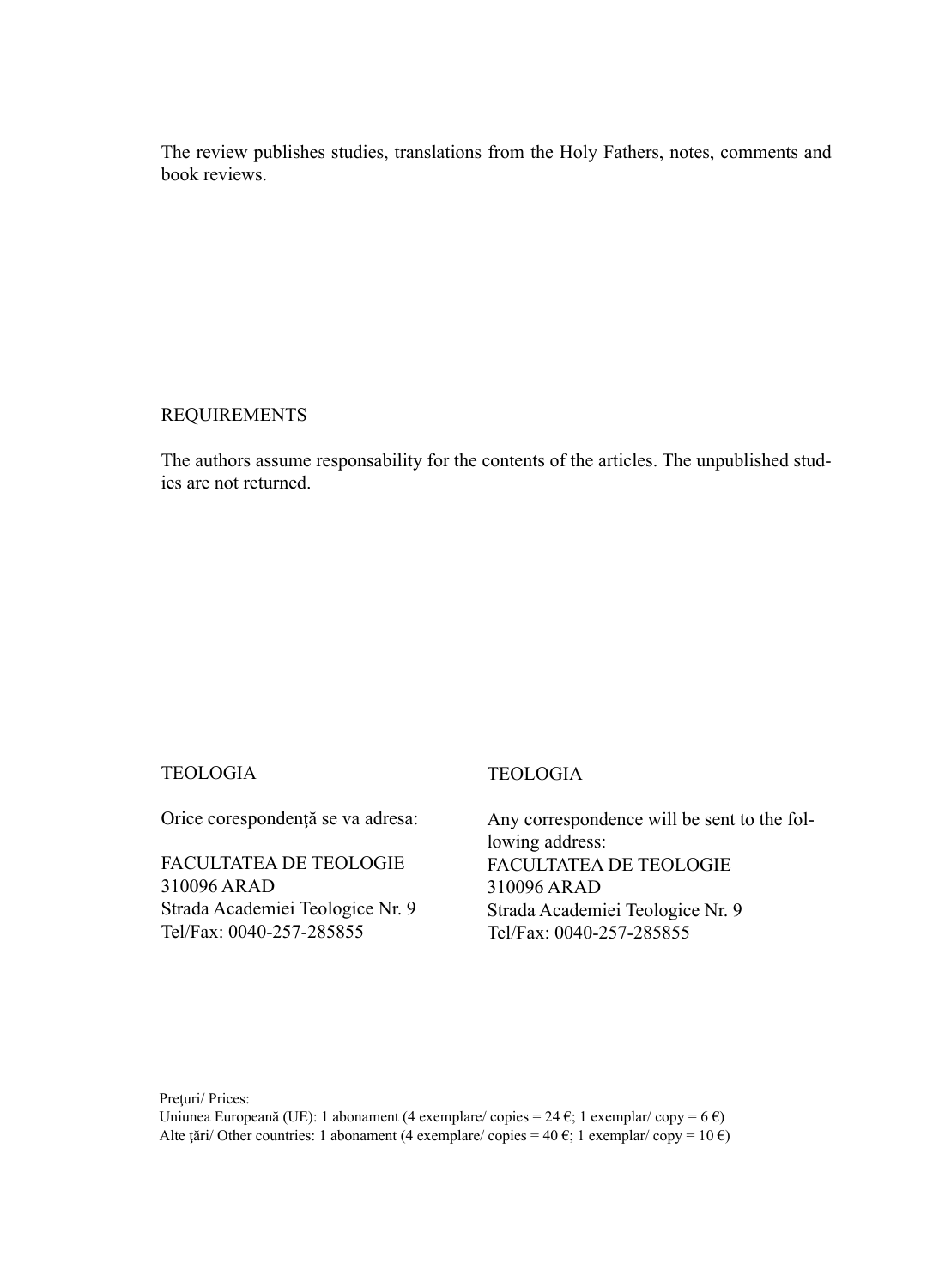UNIVERSITATEA "AUREL VLAICU" ARAD FACULTATEA DE TEOLOGIE ORTODOXĂ

# TEOLOGIA

ANUL XXV, NR. 4 (89), 2021

Editura Universității "Aurel Vlaicu" ARAD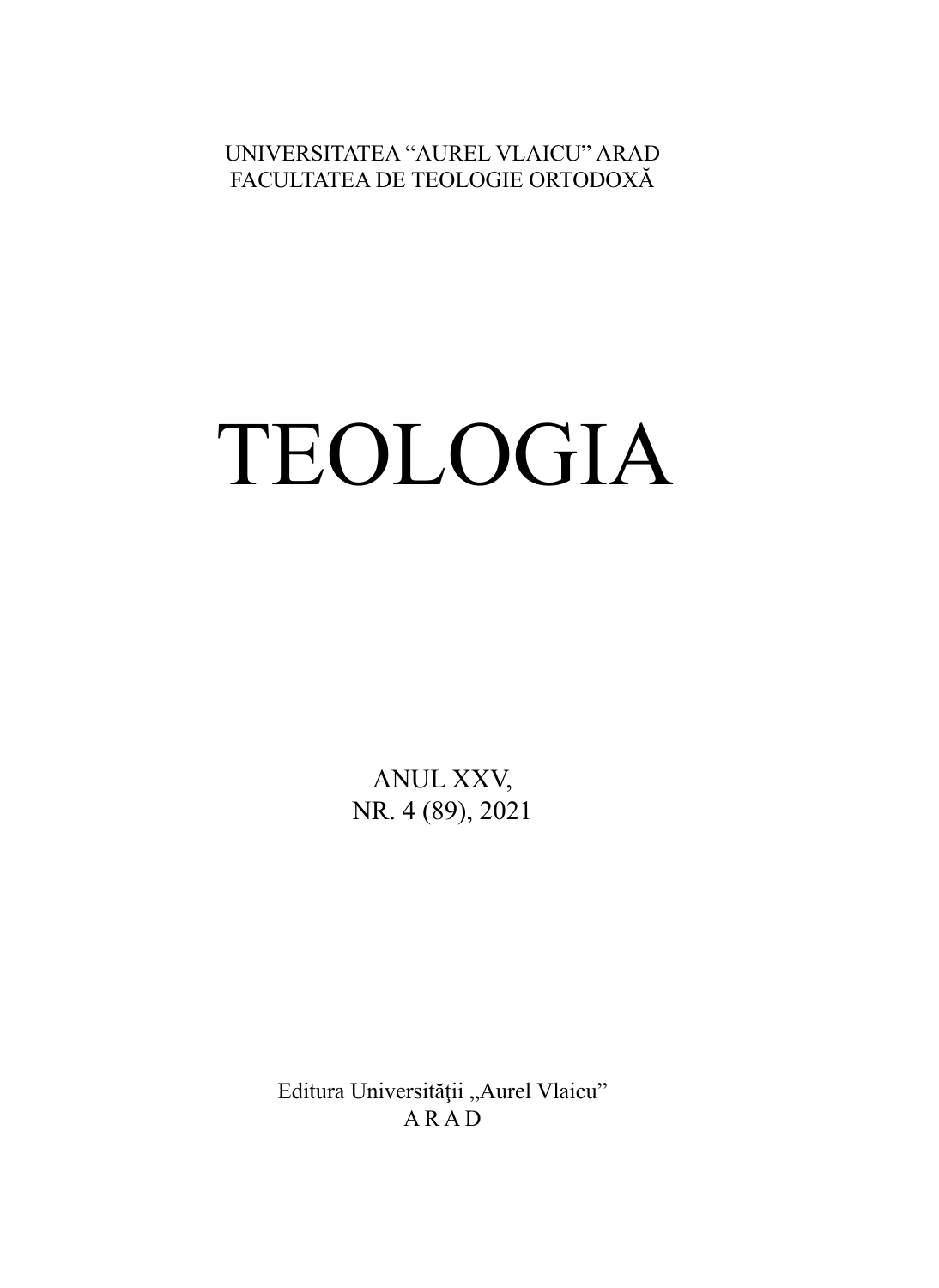#### **EDITORIAL STAFF**

**PUBLISHER The Orthodox Theology Faculty from "Aurel Vlaicu" University of Arad**

**HONORARY PRESIDENT:**

M.R. PhD. TIMOTEI SEVICIU, Archbishop of Arad

#### **VICE-PRESIDENTS:**

M.R. PhD. EMILIAN CRIŞANUL,Vicar Bishop of Arad M.R. PhD. NESTOR DINCULEANĂ, Bishop of Deva and Hunedoara

#### **EDITOR IN CHIEF:**

Rev. PhD. CRISTINEL IOJA, "Aurel Vlaicu" University of Arad *cristi.ioja@yahoo.com*

#### **ADVISORY BOARD:**

Rev. PhD. ŞTEFAN BUCHIU, University from Bucharest (*prstefanbuchiu@yahoo.com*); Rev. PhD. CONSTANTIN RUS, "Aurel Vlaicu" University of Arad (*constantin.rus@uav.ro*); Rev. PhD. DANIEL BUDA, "Lucian Blaga" Univeristy from Sibiu (*daniel77bde@yahoo.de*); Rev. PhD. GEORGE GRIGORIŢĂ, University from Bucharest; Rev. PhD. NICUŞOR BELDIMAN, University from Bucharest; Rev. PhD. MIHAI HIMCINSCHI, "1 Decembrie 1918" University from Alba Iulia (himmihai@yahoo.com); PhD. BENJAMIN SIMON, Bossey Ecumenical Institute (Benjamin.Simon@wcc-coe.org); Rev. PhD. SERGEY TROSTYANSKIY, Columbia University, USA (st2399@columbia.edu); PhD. MARTIN ILLERT,"Martin Luther" University, Halle, Germany (martin.illert@ekd.de); PhD. IRINI CHRISTINAKIS-GLAROS, University from Athens (*irenechristinaki@yahoo.com*); PhD. ARISTOTLE PAPANIKOLAOU, Lincoln Theology Center of Fordham University (U.S.A.) (*papanikolaou@fordham.edu*); Rev. PhD. FADI GEORGI, University from Balamand (*fadi.georgi@ balamand.edu.lb*); PhD. PYOTR MIHAILOV, St. Tihon's Humanitarian University of Moscow (*locuspetri@ rambler.ru*); PhD. MICHEL STAVROU, "Saint Serge" Institute from Paris (*stavrou@orange.fr*); PhD. ANDREAS HEISER, Humboldt University from Berlin (*heisers@freenet.de*).

#### **EDITORIAL BOARD:**

Rev. PhD. IOAN TULCAN, "Aurel Vlaicu" University of Arad (*tulcan\_ioan@yahoo.com*); Rev. PhD. CAIUS CUŢARU, "Aurel Vlaicu" University of Arad (*c.caius@yahoo.com*); Rev. PhD. ADRIAN MURG, "Aurel Vlaicu" University of Arad (*adrian.murg@yahoo.com*); Rev. PhD. FILIP ALBU, "Aurel Vlaicu" University of Arad (*fi lipalbu@yahoo.co.uk*); Rev. PhD. LUCIAN FARCAŞIU, "Aurel Vlaicu" University of Arad (*lucian. farcasiu@yahoo.com*); Rev. PhD. ŞTEFAN NEGREANU, "Aurel Vlaicu" University of Arad (*negreanus@ yahoo.com*); Rev. PhD. TIBERIU ARDELEAN, "Aurel Vlaicu" University of Arad; Hierom. PhD. NICOLAE M. TANG, "Aurel Vlaicu" University of Arad

# **Text collection, correction, English translation summaries:**

Prof. ANCA POPESCU, GEORGIANA COSTESCU

**Desktop Publishing:**

CĂLIN CHENDEA

#### **"Aurel Vlaicu" University of Arad Publishing House**

Romania, Arad, Complex universitar M, Etaj I, Sala 82, Tel. 0257/219555, http://www.uav.ro/ro/resurse/editura-uav

#### **Printing House:**

SC "TIPO STAMPA" S.R.L. Arad Tel. 0257.349.004 Email: stampasrl@yahoo.com

TEOLOGIA review is a quarterly scientific publication, recognized by CNCS Institution in B category TEOLOGIA review is indexed in the database Index Copernicus (cod 6666), in Religious and Theological Abstracts (USA): http://rtabstracts.org/journals-we-abstract.php#t and in World Cat: www.worldcat.org/title/teologiarevista-facultatii-de-teologie-ortodoxa-arad/oclc/756319123

ERIHPLUS: https://dbh.nsd.uib.no/publiseringskanaler/erihplus/periodical/info?id=486366



e-mail: revista\_teologia@yahoo.com website: www.revistateologia.ro

> ISSN 2247-4382 ISSN-L 1453-4789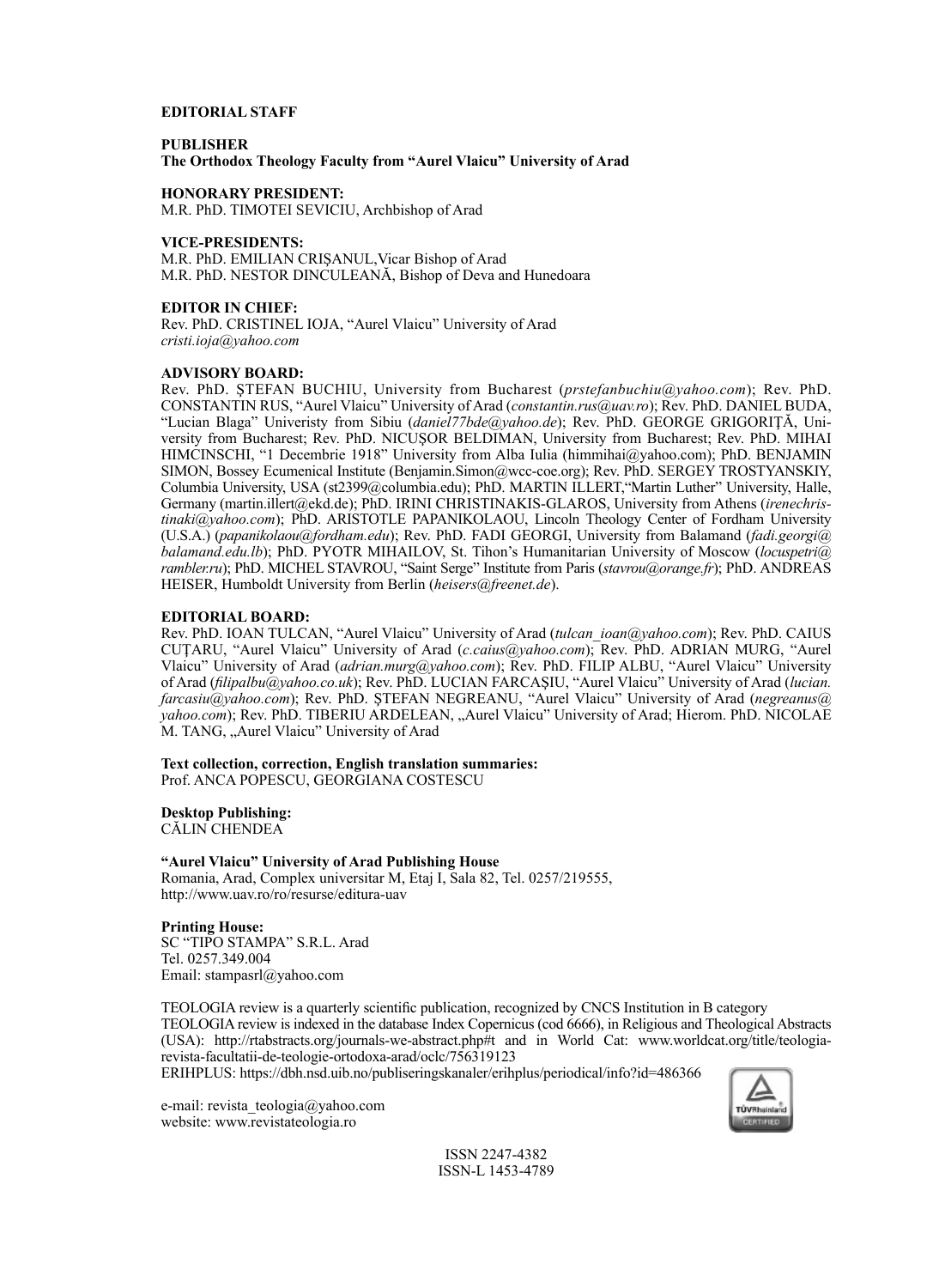# **CONTENTS**

# **EDITORIAL**

| The Romanian Diaspora - A Sign of the Nation's Suffering and                                                                           |
|----------------------------------------------------------------------------------------------------------------------------------------|
| <b>STUDIES AND ARTICLES</b>                                                                                                            |
| †Emilian CRISANUL<br>Vicar Bishop of the Diocese of Arad<br>Holy Brâncoveanu Martyrs - Model of Sacrifice and                          |
| † Nestor DINCULEANĂ<br>Bishop of Deva and Hunedoara                                                                                    |
| Daniel BUDA<br>Der aktuelle Dialog zwischen den östlich-orthodoxen und<br>orientalisch-orthodoxen Kirchen. Die offiziellen gemeinsamen |
| <b>Ioan TULCAN</b><br>The Mystery of the Eucharist in the Current Theological Debate.                                                  |
| Caius CUȚARU<br>A Lesser Known and Hotly Debated Hagiographic Episode in the                                                           |
| Lucian FARCAȘIU<br>History and Evolution of Funeral Services in the Orthodox Church  100                                               |
| Vasile-Doru FER<br>Paradigms and Principles of Religious Education Highlighted<br>in the Holy Gospels. Their Relevance, Perspectives   |